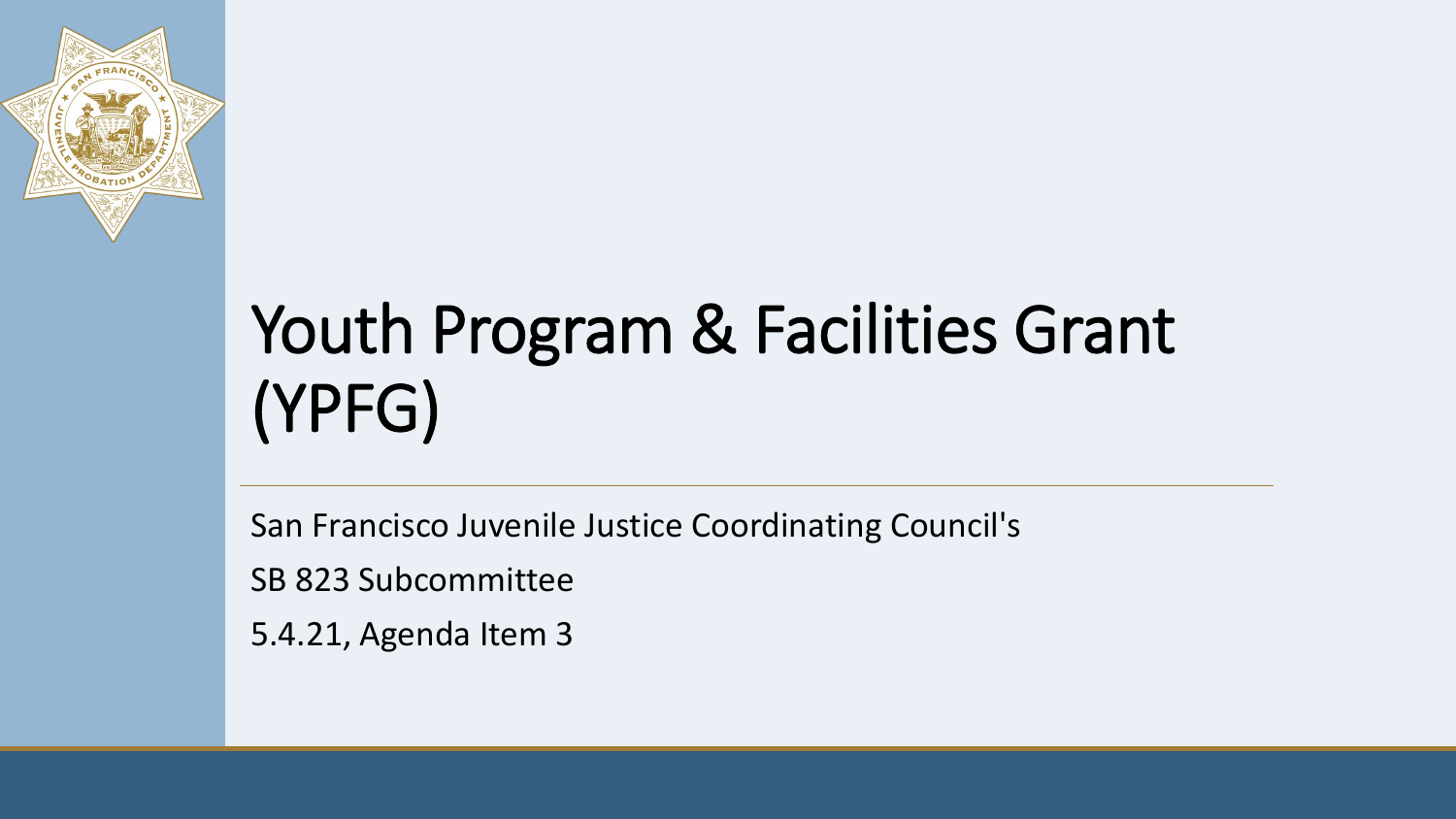## YPFG Overview

- **Purpose:** to award one-time funding to counties solely for infrastructure needs to facilitate youth programming that maintains trauma-informed, culturally relevant and gender appropriate services to youth in the care of counties.
- **Funding Allocation:** \$82,400 *based on Juvenile Population (Ages 12-17)*
- **Due May 12, 2021**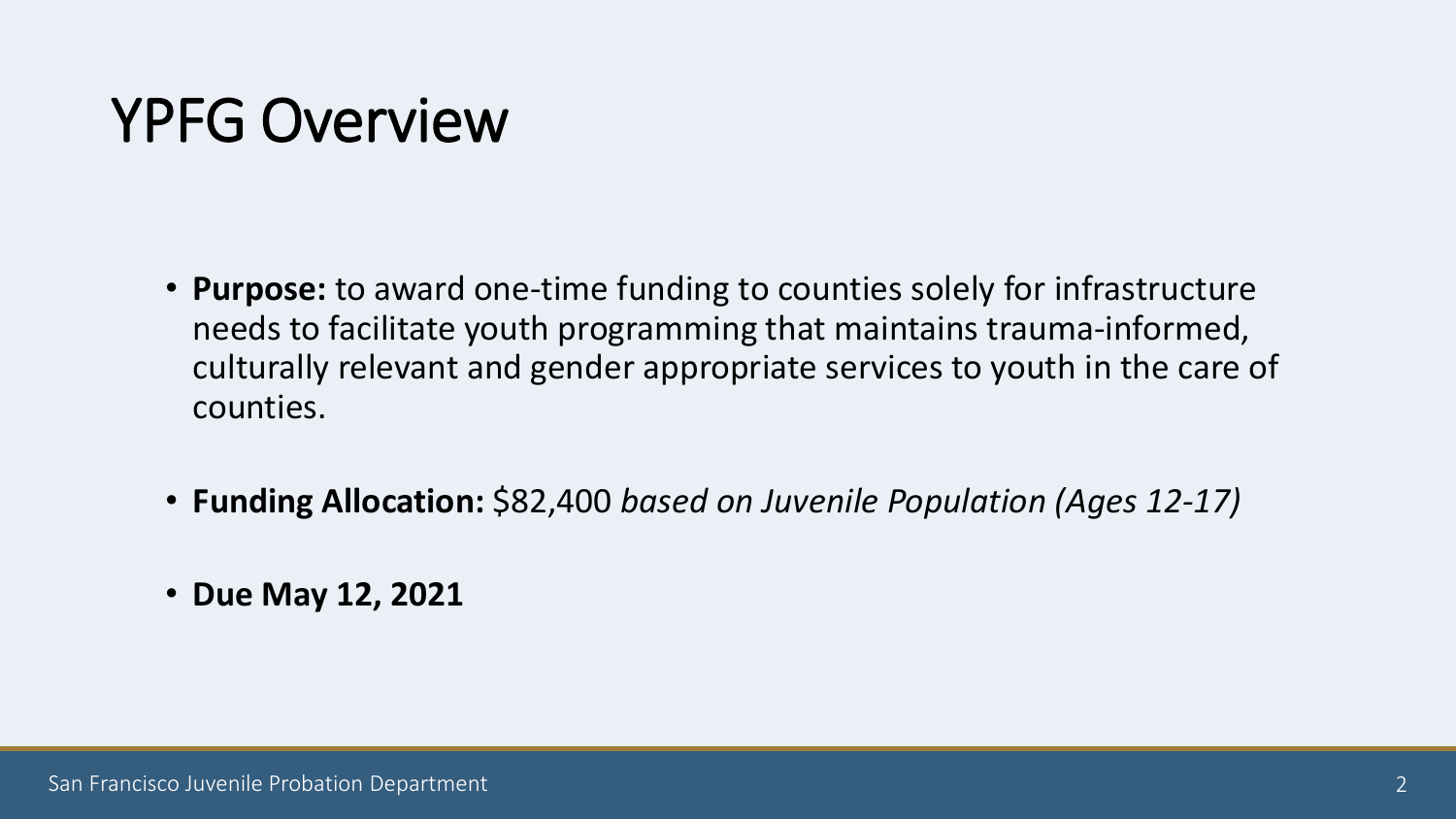# YPFG Overview

- Infrastructure and improvement needs defined as:
	- Site preparation, fixed equipment and fixed furnishings, installation of fixed equipment and fixed furnishings necessary for the operation of the facility or program.
	- Moveable equipment, and moveable furnishings necessary for the activation and operation of the facility or program.
	- Additional infrastructure-related needs and improvements to assist counties in the development of a local continuum of care including but are not limited to supplies; transportation acquisitions; and training material acquisition.

*These funds must be spent on infrastructure or improvements to programs, services, or facilities serving youth who are realigned to counties as a result of the closure of the Division of Juvenile Justice.*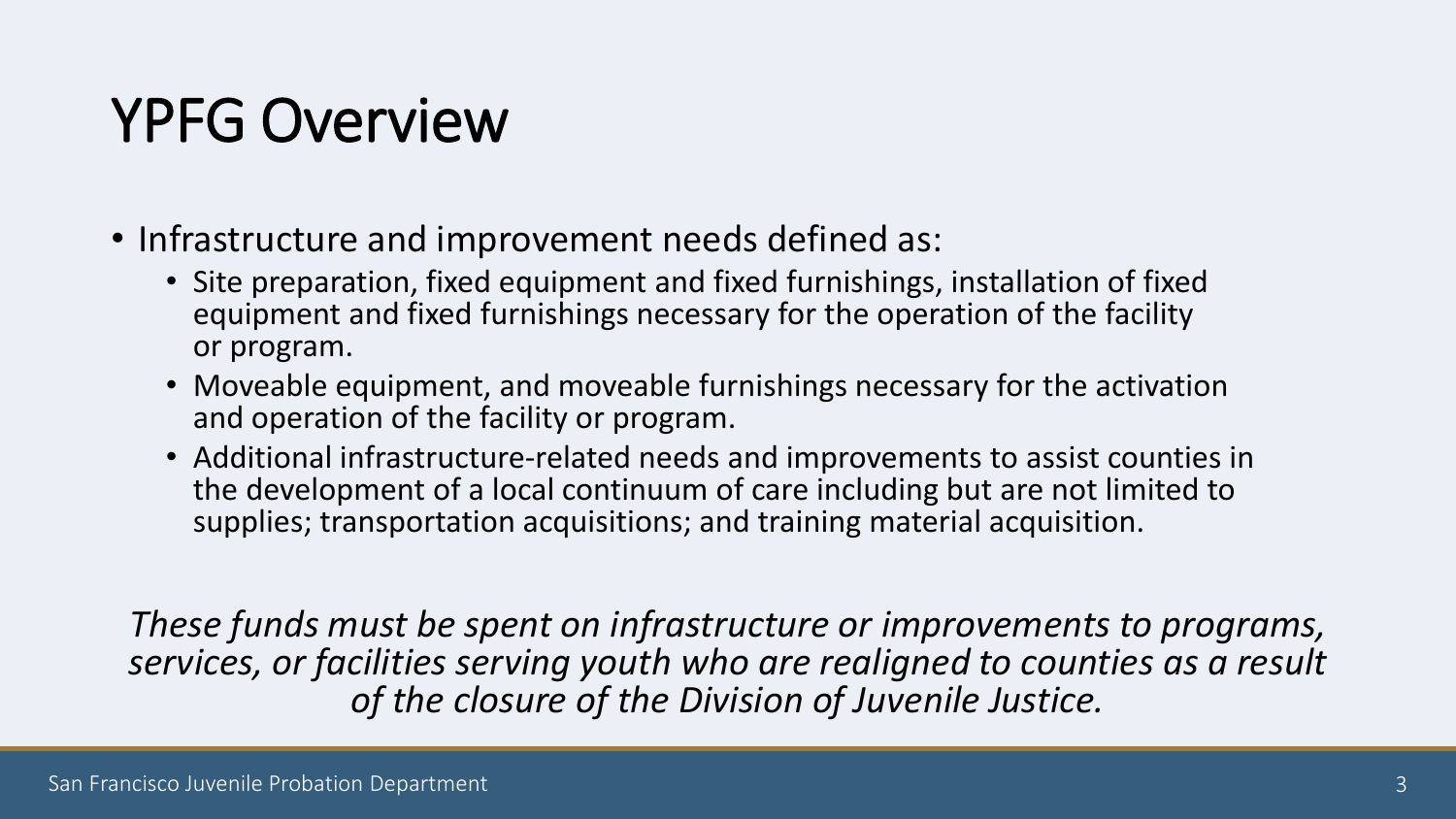## YPFG Overview

• The intent of this grant is to address infrastructure needs - other DJJ Realignment funding will be provided to counties after July 1, 2021, to establish evidence-based and best practice programming for all youth.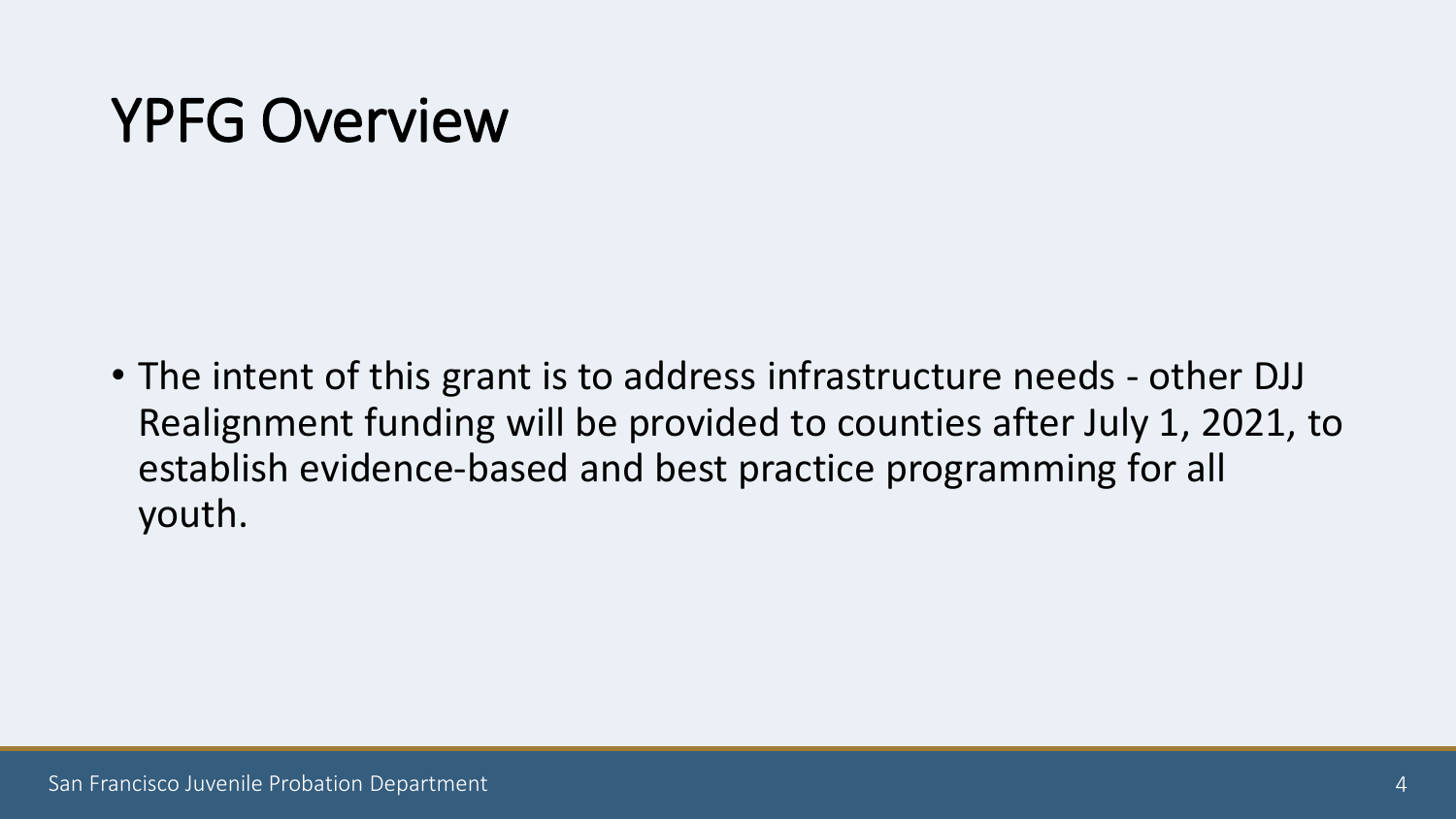## Possible Uses for YPFG

### Training Material Acquisition:

ROCA ReWire Curriculum for JPD, CBOs, and other Justice Partners

### **Transportation:**

Vans and other transportation for families

### **Deferred Spending:**

Take more time to finalize use (up to 6 months)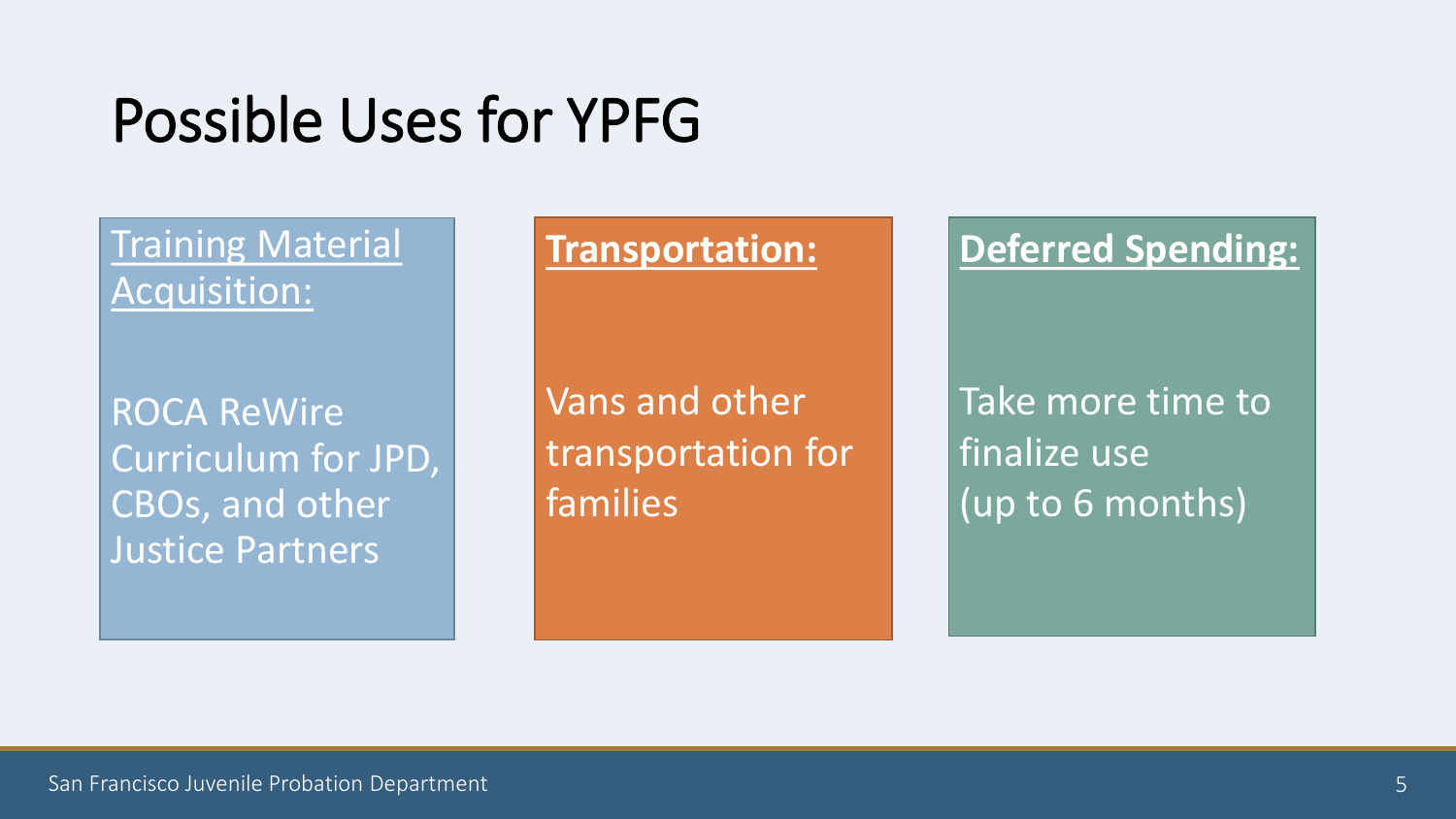# Questions & Discussion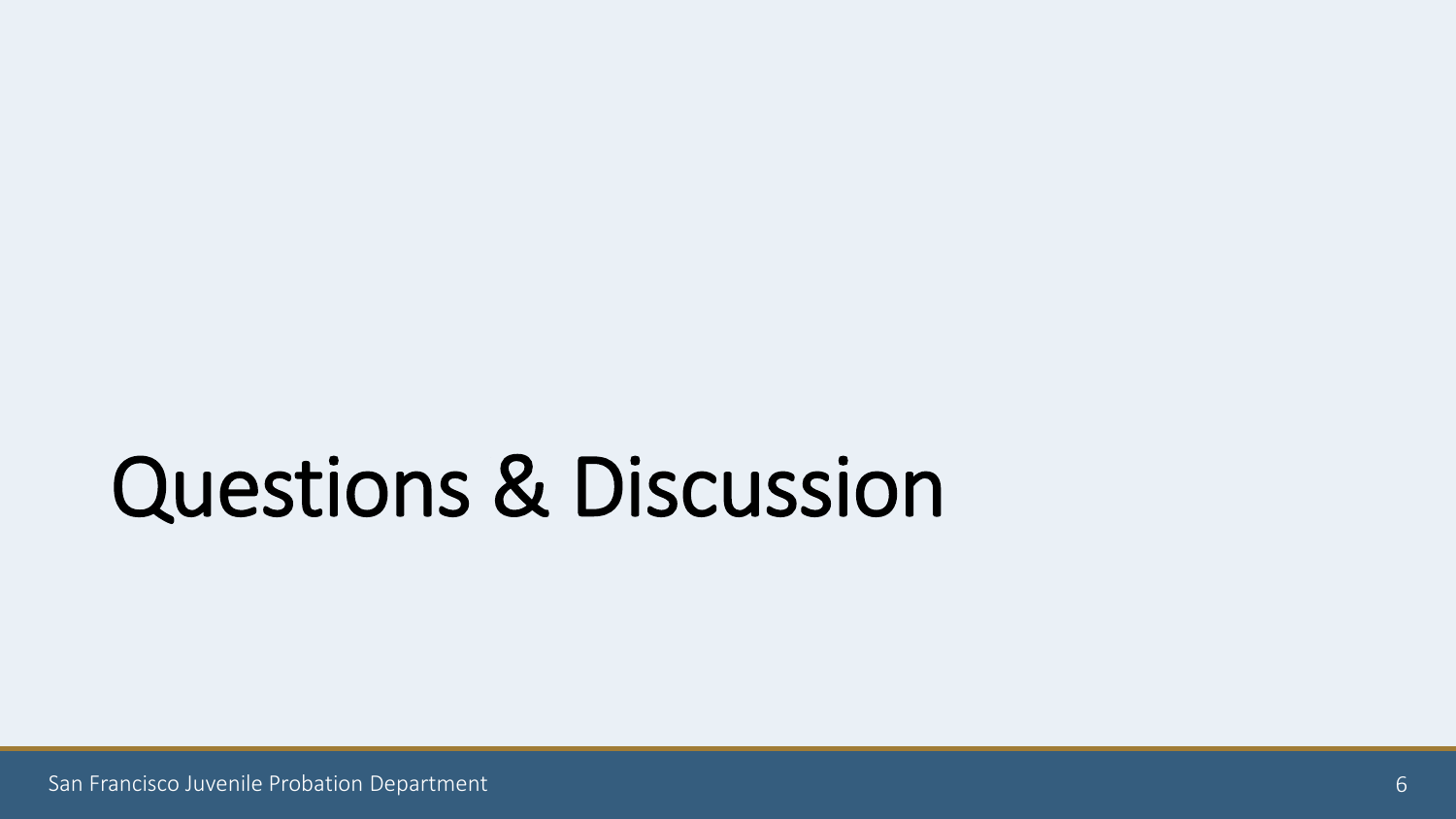### To Make Public Comment:

- o Call **1 + 415-655-0001**
- o Enter Access Code **187 514 9353, then press "#"**
- o When asked for "Attendee ID" **Please just hit "#" again**
- $\circ$  You will hear that you are "Joining the meeting" and you will be listening to the meeting audio.
- o **Press \*3 (star, three) to raise your hand for Public Comment**, then
- o Please wait until the Host unmutes you and allows you to speak.
- o Please speak only to the entire Council, and not to individual members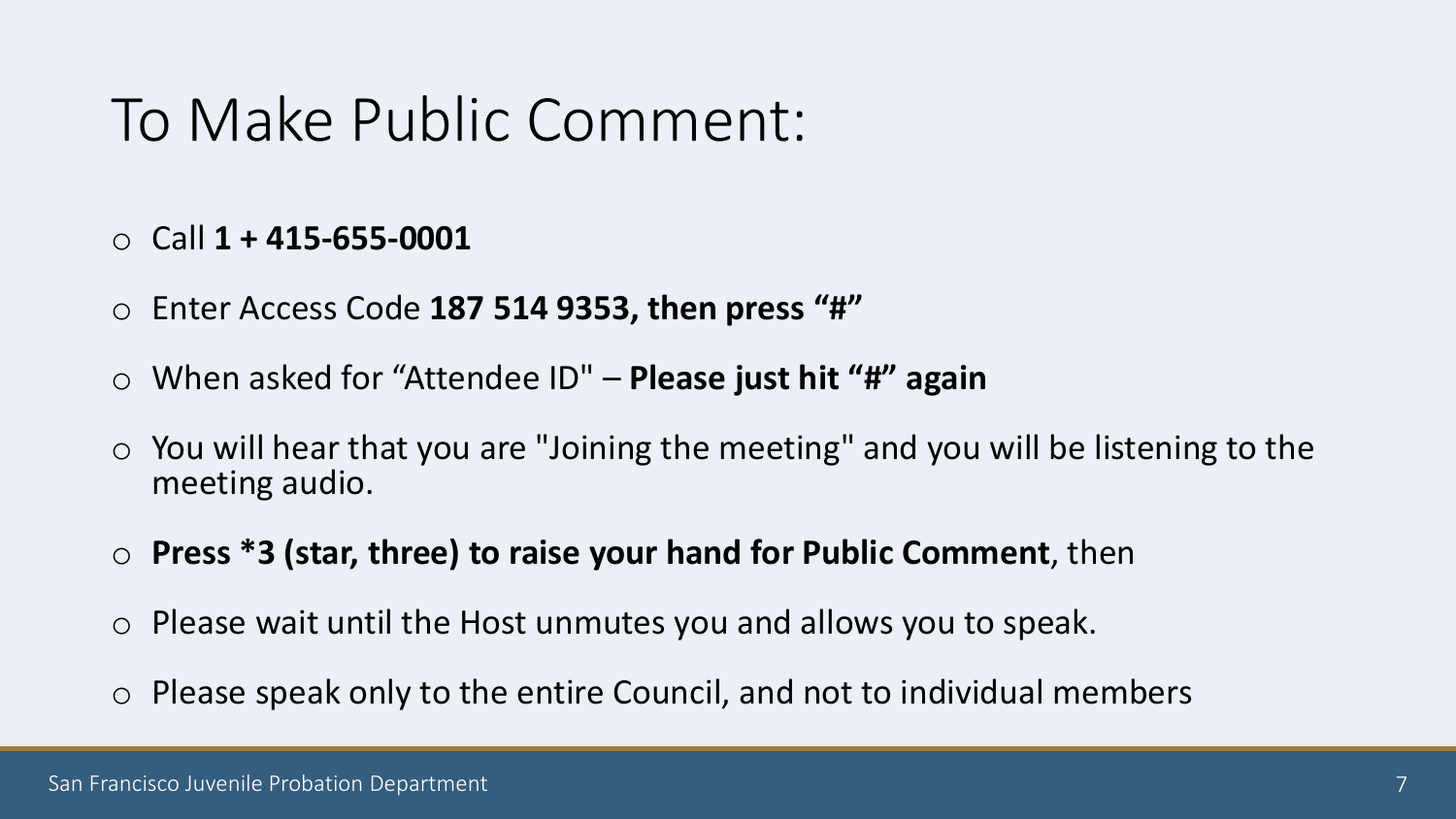## Membership Selection Process (Agenda Item 4)

- 1. Take public comment
- 2. Subcommittee discussion: review selection principles
- 3. By seat (e.g. community based provider), take nominations; then, vote on each nominee.
- 4. Proceed to the next seat, take nominations, vote.

Nominee with most votes by seat is selected to serve on subcommittee

• If there is a tie, the two nominees with the highest vote counts are voted on again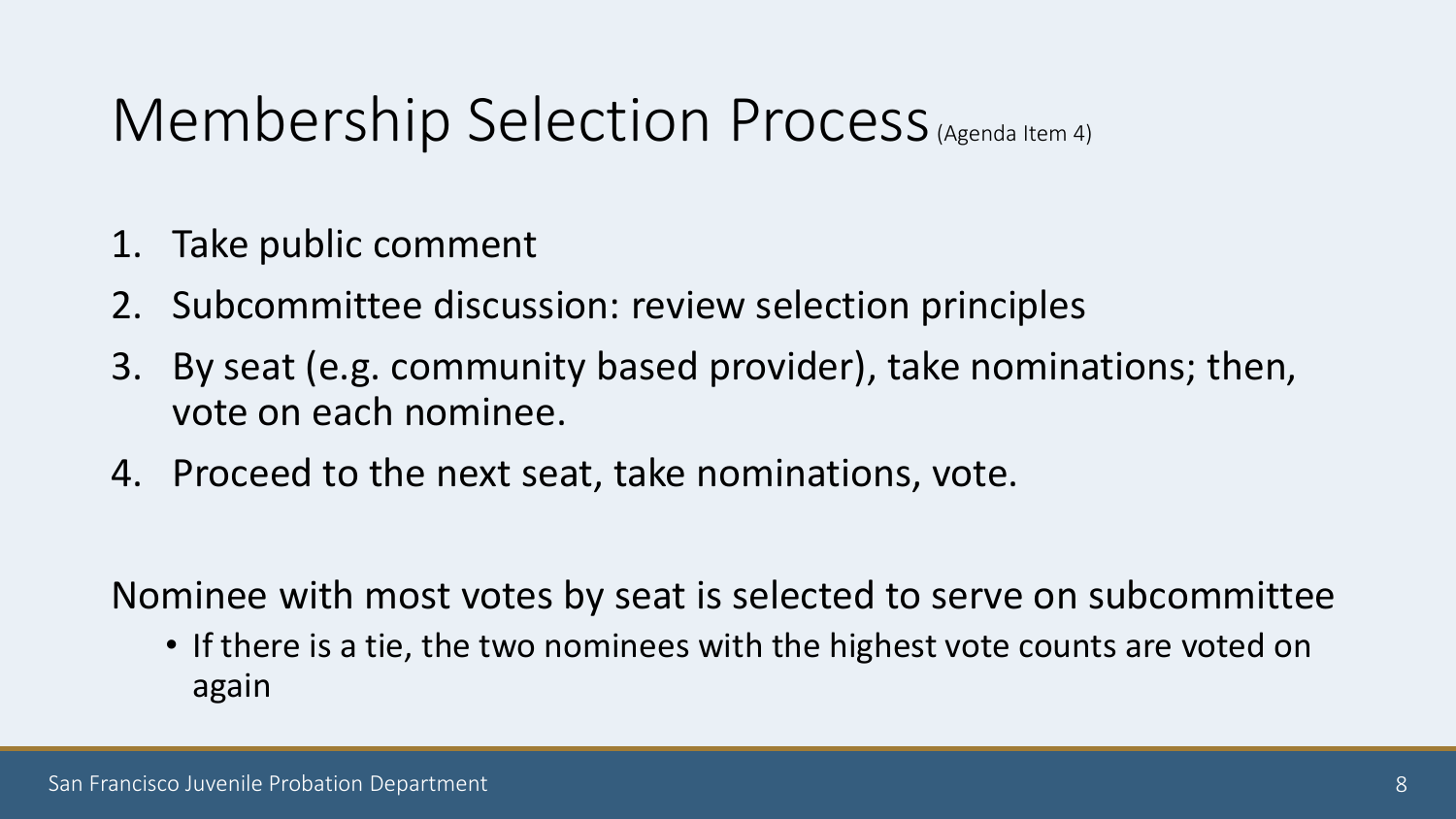*"Victim/survivor of community violence* **"**

**Queen Vanessa Banks**

**Chaniel Williams**

**Gaynorann Satiaga**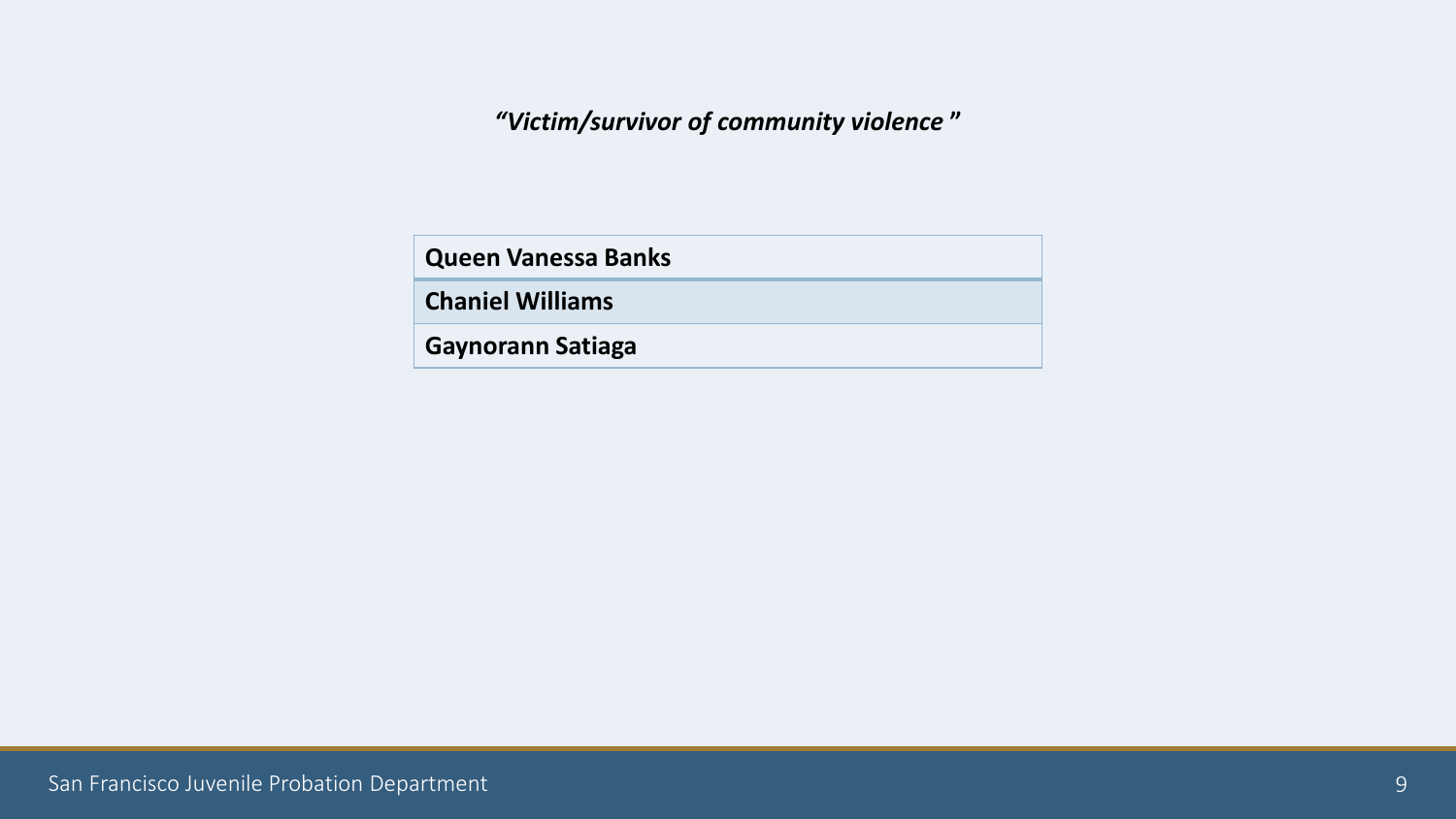#### *"Caregiver/loved one of children impacted by a secure youth facility"*

| <b>Samuel Carr</b>      |  |
|-------------------------|--|
| <b>Ophelia Williams</b> |  |
| <b>Tiffany Sutton</b>   |  |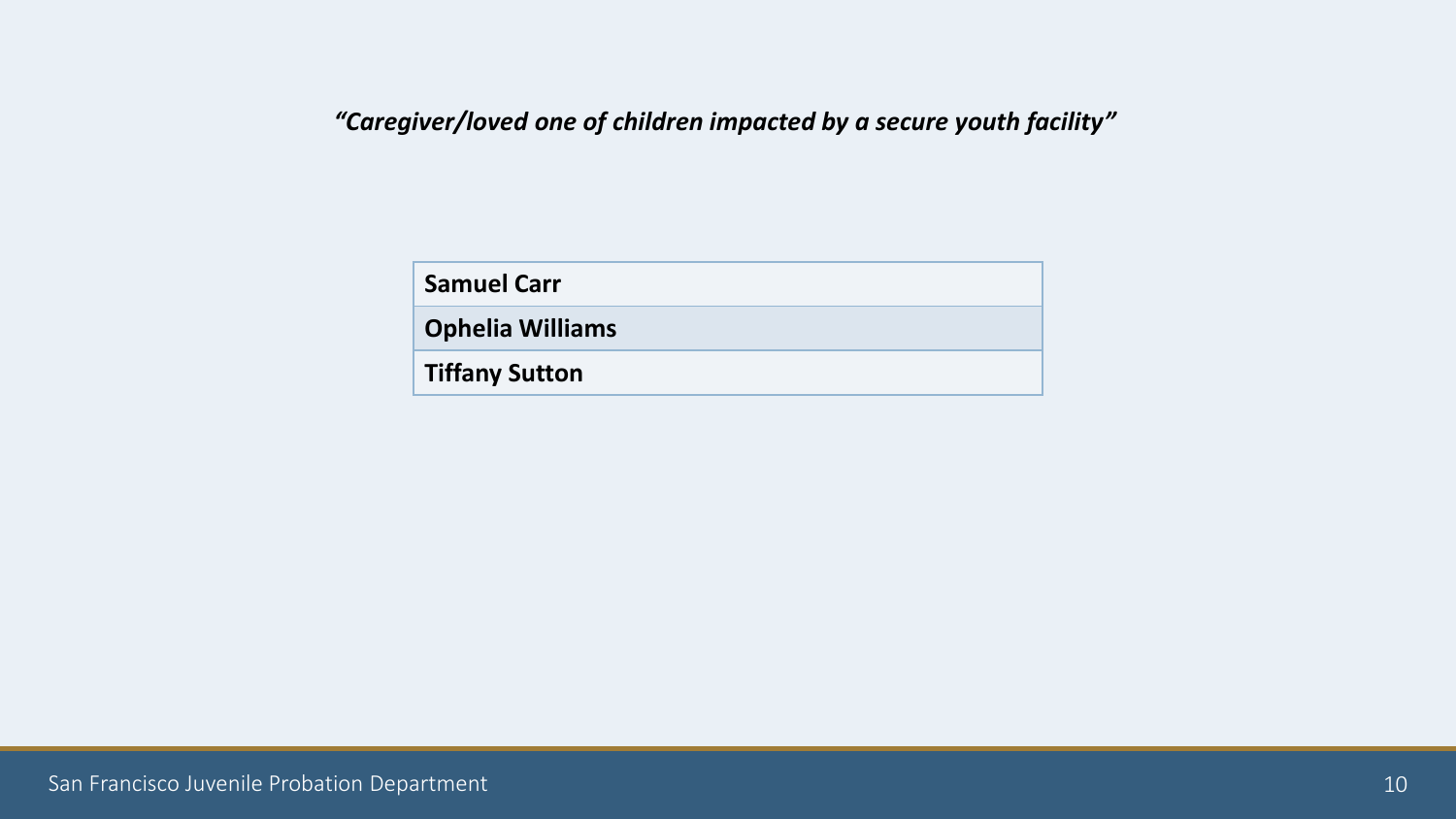*"Individual with lived experience in a secure youth facility"*

| <b>Luis Aroche</b>      |
|-------------------------|
| <b>Paul Briley</b>      |
| <b>William Palmer</b>   |
| <b>Amy T. Edwards</b>   |
| <b>Bruce Smith</b>      |
| <b>Katarina Sayally</b> |
| <b>Will Roy</b>         |